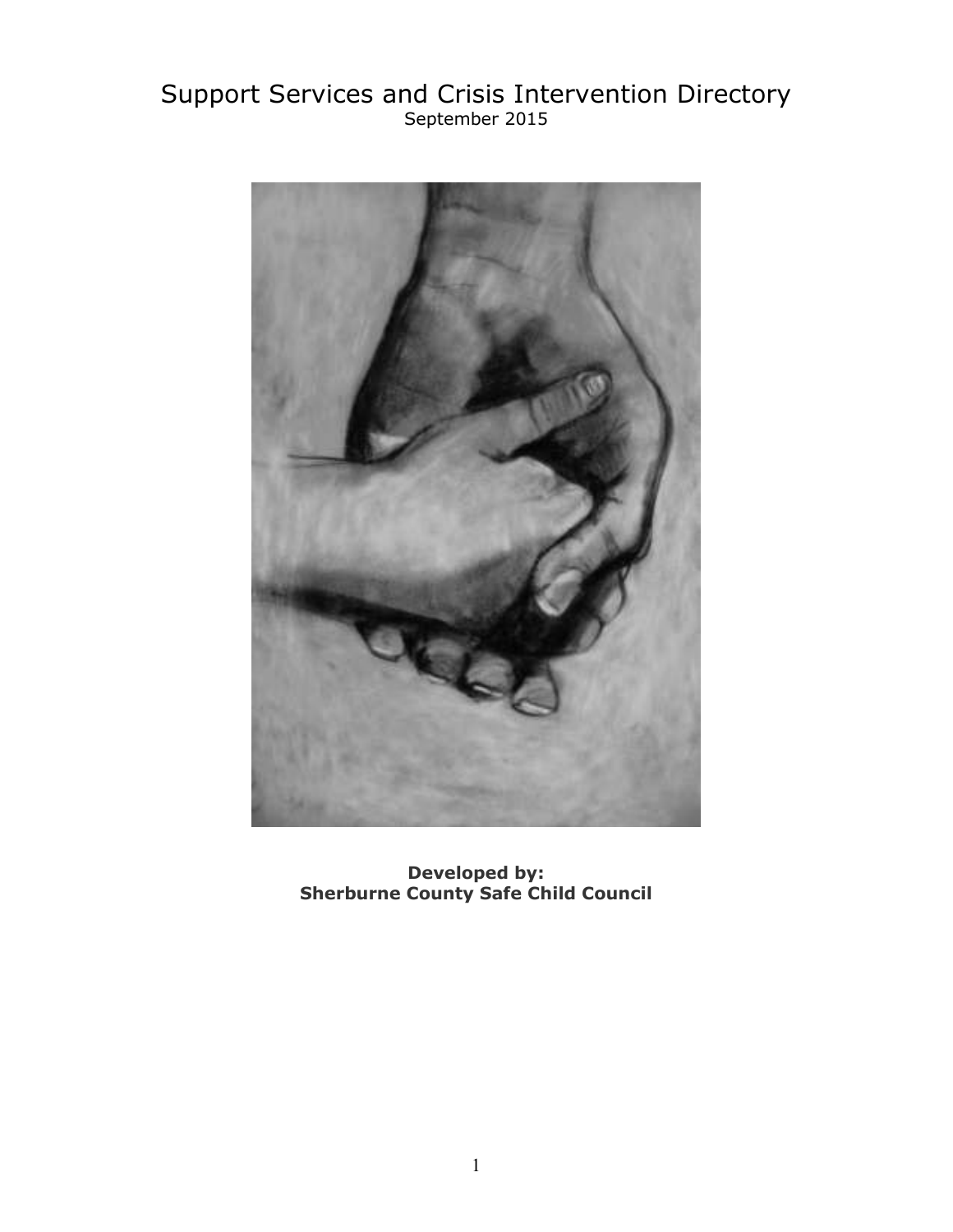### **AIDS**

| AIDS Hotline & MN Aids Project (referrals for testing/phone counseling/information)<br>www.mnaidsproject.org 1-800- 243-7321 or (612)373-2060 or (612)373-2437(TTY)<br>Sherburne County Public Healthwww.co.sherburne.mn.us. (763)765-4000 or 1-800-433-5237 |  |
|--------------------------------------------------------------------------------------------------------------------------------------------------------------------------------------------------------------------------------------------------------------|--|
| Abuse / Neglect / Protection (Adult and Children)                                                                                                                                                                                                            |  |
| <b>Domestic Abuse</b>                                                                                                                                                                                                                                        |  |
| Anna Marie's Shelter www.annamaries.org 1-800-950-2203 or (320)253-6900 (24 hrs)                                                                                                                                                                             |  |
| Rivers of Hopewww.riversofhope.org(763)295-3433 or 1-800-439-2642 (24-hrs)                                                                                                                                                                                   |  |
| <b>Runaway Youth</b>                                                                                                                                                                                                                                         |  |
| Bridge for Runaway Youth, Mpls www.bridgeforyouth.org (612)377-8800 (24-hrs)                                                                                                                                                                                 |  |
| <b>Sexual Assault</b>                                                                                                                                                                                                                                        |  |
| Central MN Sexual Assault Center(320)251-4357 or 1-800-237-5090 (24-hrs)                                                                                                                                                                                     |  |
| <b>Child Abuse</b>                                                                                                                                                                                                                                           |  |
| Sherburne County Health and Human Services(763)765-4000 or 1-800-433-5237                                                                                                                                                                                    |  |
|                                                                                                                                                                                                                                                              |  |
| <b>American Red Cross (Central MN Chapter)</b> 1-800-560-7641 or (320)251-7641                                                                                                                                                                               |  |
| <b>Chemical Dependency</b>                                                                                                                                                                                                                                   |  |
|                                                                                                                                                                                                                                                              |  |
|                                                                                                                                                                                                                                                              |  |
|                                                                                                                                                                                                                                                              |  |
| Central Minnesota Mental Health Center (CMMHC)crisis line 1-800-635-8008                                                                                                                                                                                     |  |
|                                                                                                                                                                                                                                                              |  |
|                                                                                                                                                                                                                                                              |  |
| St. Cloud(320)252-5010                                                                                                                                                                                                                                       |  |
|                                                                                                                                                                                                                                                              |  |
| Central Minnesota Mental Health Center Detox1-800-635-8008 or (320)252-6654                                                                                                                                                                                  |  |
| Fairview Adolescent Dual-Diagnosis Program(763)241-3558 or (612)672-2736 (24-hrs)                                                                                                                                                                            |  |
|                                                                                                                                                                                                                                                              |  |
|                                                                                                                                                                                                                                                              |  |
|                                                                                                                                                                                                                                                              |  |
| Minnesota Recovery (resources & meetings)http://www.usrecovery.info/Minnesota.htm                                                                                                                                                                            |  |
|                                                                                                                                                                                                                                                              |  |
|                                                                                                                                                                                                                                                              |  |
|                                                                                                                                                                                                                                                              |  |
|                                                                                                                                                                                                                                                              |  |
| <b>Child Care</b>                                                                                                                                                                                                                                            |  |
|                                                                                                                                                                                                                                                              |  |
| Sherburne County Financial Assistance for Day Care(763)765-4000 or 1-800-433-5239                                                                                                                                                                            |  |
| Counseling                                                                                                                                                                                                                                                   |  |
|                                                                                                                                                                                                                                                              |  |
|                                                                                                                                                                                                                                                              |  |
|                                                                                                                                                                                                                                                              |  |
|                                                                                                                                                                                                                                                              |  |
|                                                                                                                                                                                                                                                              |  |
| Crisis Hotline: (Crisis Response Team)1-800-635-8008 or (320)253-5555                                                                                                                                                                                        |  |
|                                                                                                                                                                                                                                                              |  |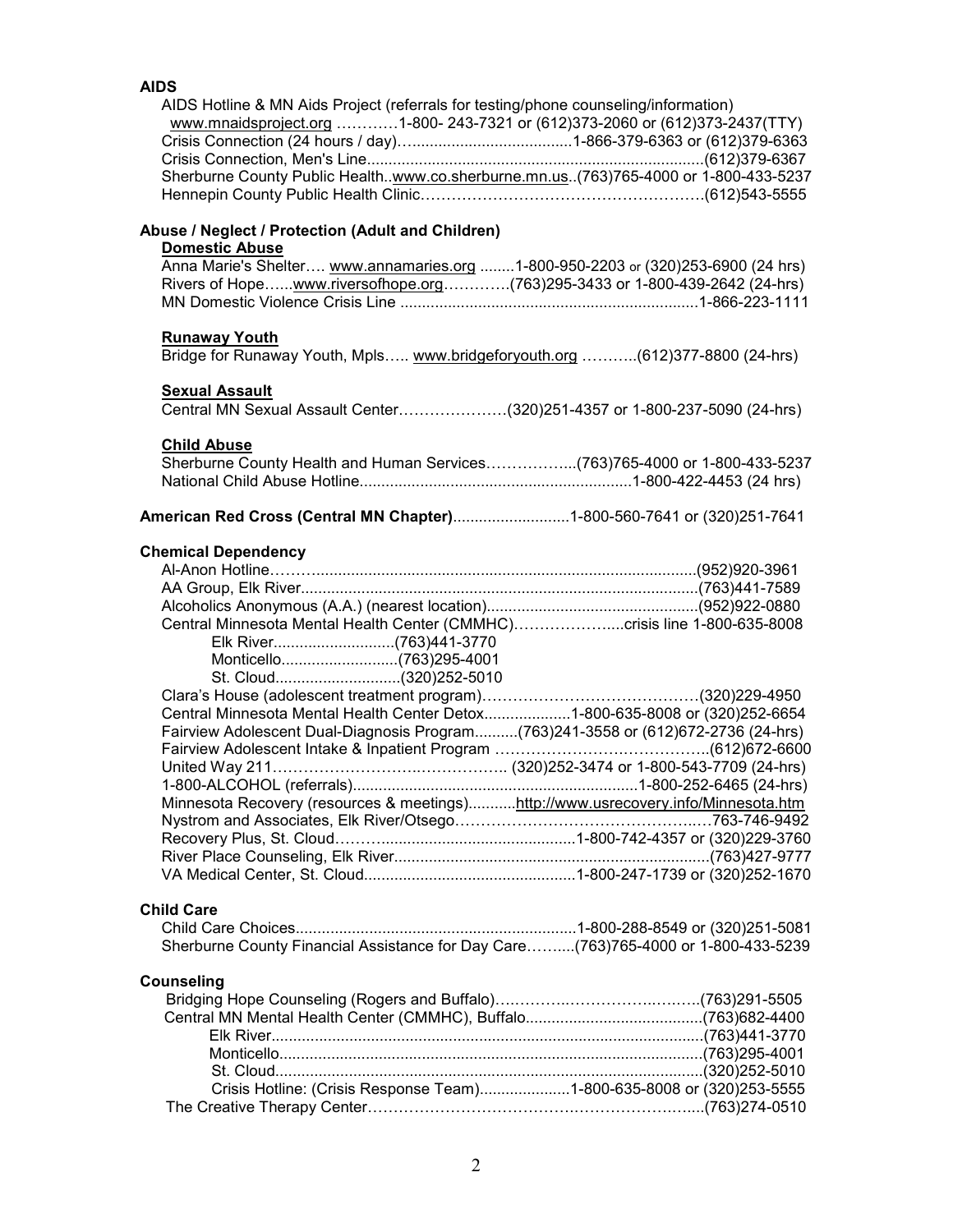| Fairview Counseling Center Elk River (763)241-5870Princeton (763)389-6326           |  |
|-------------------------------------------------------------------------------------|--|
|                                                                                     |  |
|                                                                                     |  |
| Four County Crisis Response Team1-800-635-8008 or (320) 253-5555                    |  |
| Hardy & Stephens Counseling (Christian Counseling)Elk River (763)633-5111           |  |
|                                                                                     |  |
| Hennepin County Crisis Center and Acute Psychiatric(612)873-3161 (after hours)      |  |
|                                                                                     |  |
|                                                                                     |  |
|                                                                                     |  |
|                                                                                     |  |
|                                                                                     |  |
|                                                                                     |  |
|                                                                                     |  |
|                                                                                     |  |
| <b>Crime Victims</b>                                                                |  |
|                                                                                     |  |
| Sexual Assault Center/ Rape Crisis Center1-800-237-5090 or (320)251-HELP (24 hours) |  |
| Crisis Nursery (Emergency childcare)                                                |  |
|                                                                                     |  |
| Wright County (PATH Crisis Nursery)(763)271-1680 or 763-271-1681 or 1-800-965-1430  |  |
|                                                                                     |  |
| <b>Eating Disorders</b>                                                             |  |
|                                                                                     |  |
|                                                                                     |  |
|                                                                                     |  |
|                                                                                     |  |
|                                                                                     |  |
|                                                                                     |  |
|                                                                                     |  |
| <b>Education</b>                                                                    |  |
| Community & Adult Basic Education                                                   |  |
|                                                                                     |  |
|                                                                                     |  |
|                                                                                     |  |
|                                                                                     |  |
|                                                                                     |  |
| Early Childhood Special Education                                                   |  |
|                                                                                     |  |
|                                                                                     |  |
|                                                                                     |  |
|                                                                                     |  |
| Early Childhood Family Education                                                    |  |
|                                                                                     |  |
|                                                                                     |  |
|                                                                                     |  |
|                                                                                     |  |
|                                                                                     |  |
|                                                                                     |  |
|                                                                                     |  |
| Princeton Literacy Project (adult basic education/GED) (763)389-6196                |  |
| <b>Teen Parent Programs</b>                                                         |  |
|                                                                                     |  |
| St. Cloud Area Learning Center(320)203-8470 or (320) 251-4963                       |  |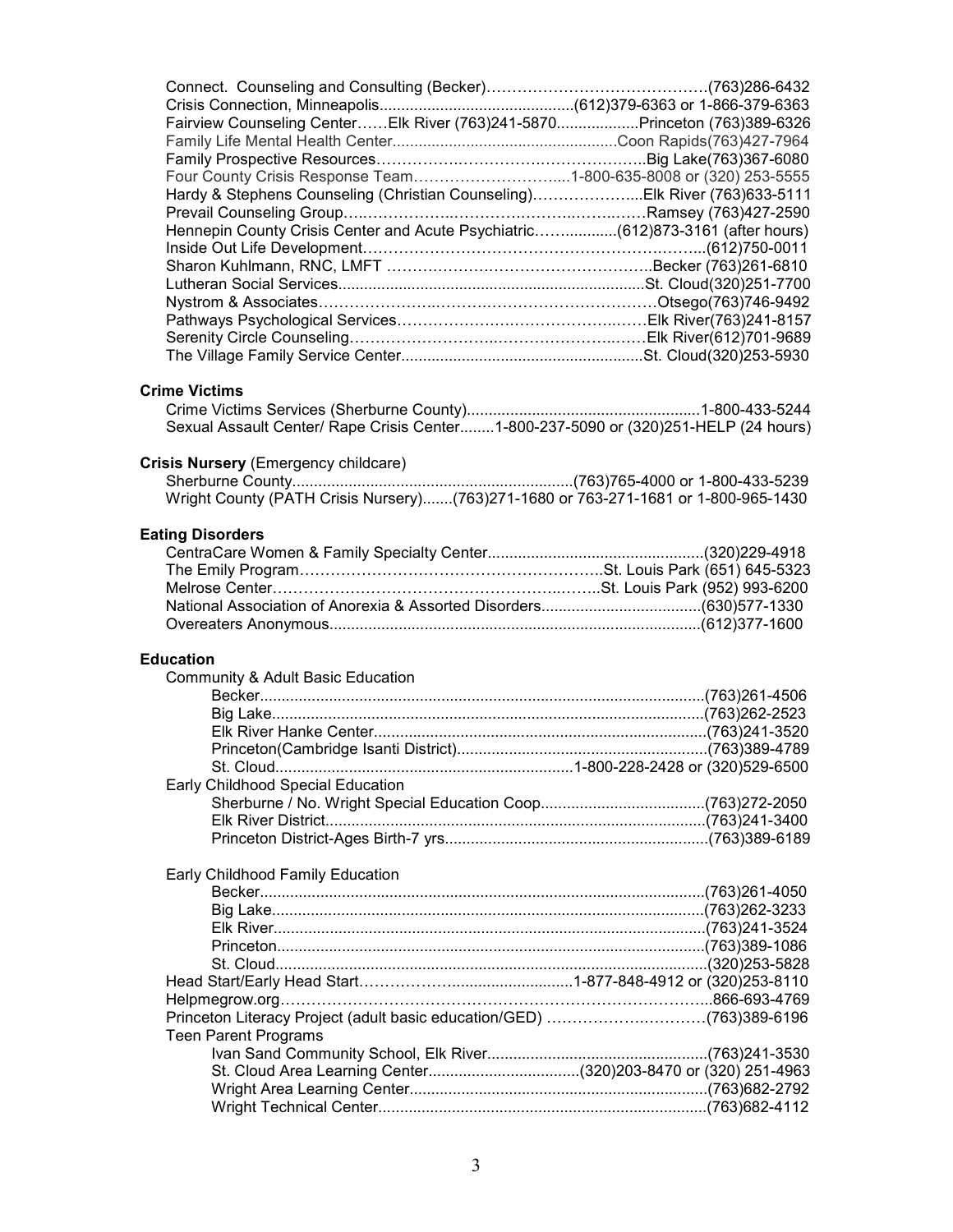## **Emergency Shelters**

| Emergency Shelters                                                              |  |
|---------------------------------------------------------------------------------|--|
| Anna Marie's, Domestic Abuse Women only1-800-950-2203 or (320)253-6900 (24 hrs) |  |
|                                                                                 |  |
|                                                                                 |  |
|                                                                                 |  |
|                                                                                 |  |
|                                                                                 |  |

### **Employment**

| Tri-CAP WINGS - Displaced Homemaker Program, Waite Park (320)251-1612 |  |
|-----------------------------------------------------------------------|--|

#### **Family Violence Counseling**

#### **Financial Counseling**

| Catholic Charities- Caritas Family Svcs www.ccstcloud.org 800-830-8254 320-229-4664 |  |
|-------------------------------------------------------------------------------------|--|
| Sherburne County MFIP (day care assistance)1-800-433-5239 or (763)765-4000          |  |
| The Village Financial Resource Centerwww.helpwithmoney.org1-800-450-4019            |  |

### **Food Shelves/Clothing**

| <b>Food Support Program</b> |  |
|-----------------------------|--|

| Sherburne County Health and Human Services1-800-433-5239 or (763)765-4000 |
|---------------------------------------------------------------------------|
|                                                                           |

#### **Fuel/Utilities**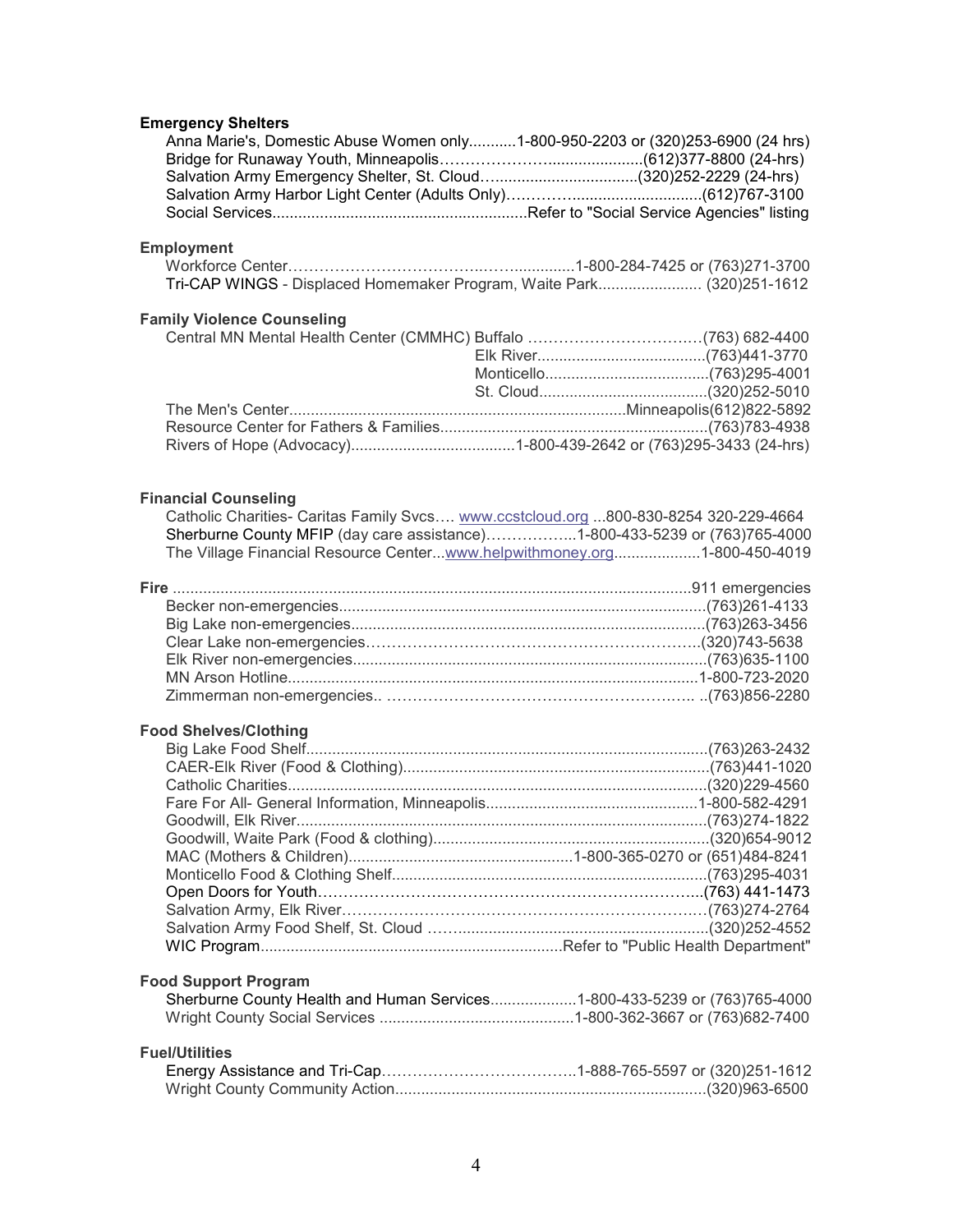| Gambling                                                                        |  |
|---------------------------------------------------------------------------------|--|
|                                                                                 |  |
|                                                                                 |  |
| St Cloud Hospital/Recovery Plus Gambling Program(320)229-3760 or 1-800-742-4357 |  |
| Gay / Lesbian                                                                   |  |
|                                                                                 |  |

#### **Grief Support**

| Central Minnesota Mental Health Center (CMMHC) 24-hour, emergency only1-800-635-8008 |  |
|--------------------------------------------------------------------------------------|--|
| Compassionate Friends Support Group www.compassionatefriends.org (763)295-3610       |  |
|                                                                                      |  |
| Resolve Through Sharing (Miscarriage/newborn death)(320)251-2700 x 53528             |  |
|                                                                                      |  |
|                                                                                      |  |
|                                                                                      |  |
|                                                                                      |  |
|                                                                                      |  |

#### **Homeless**

#### **Hospice**

#### **Hospitals**

#### **Housing**

#### **Information and Referral**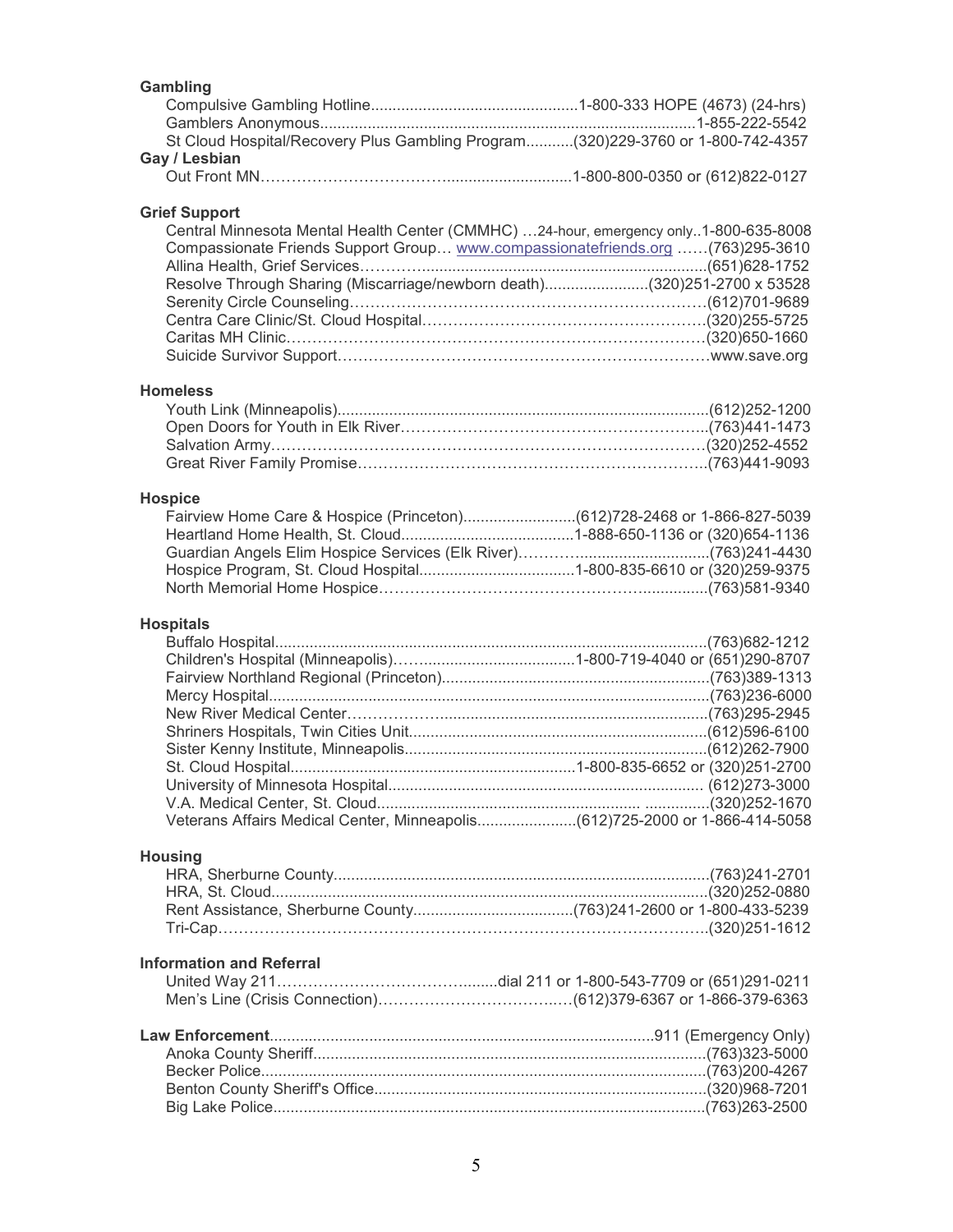### **Legal Services**

### **Minorities**

### **Missing Children**

| National Center for Missing & Exploited Children, www.ncmec.org 1-800-843-5678 |
|--------------------------------------------------------------------------------|

#### **Parent Support**

| NAMI (National Alliance on Mental Health-Minnesota)1-888-626-4435 |  |
|-------------------------------------------------------------------|--|
|                                                                   |  |
|                                                                   |  |
|                                                                   |  |
|                                                                   |  |
|                                                                   |  |
|                                                                   |  |
|                                                                   |  |
|                                                                   |  |

#### **Poison**

|--|--|--|

#### **Pregnancy and Women's Health Care**

#### **Public Health Agencies**

|--|--|--|--|--|--|--|--|